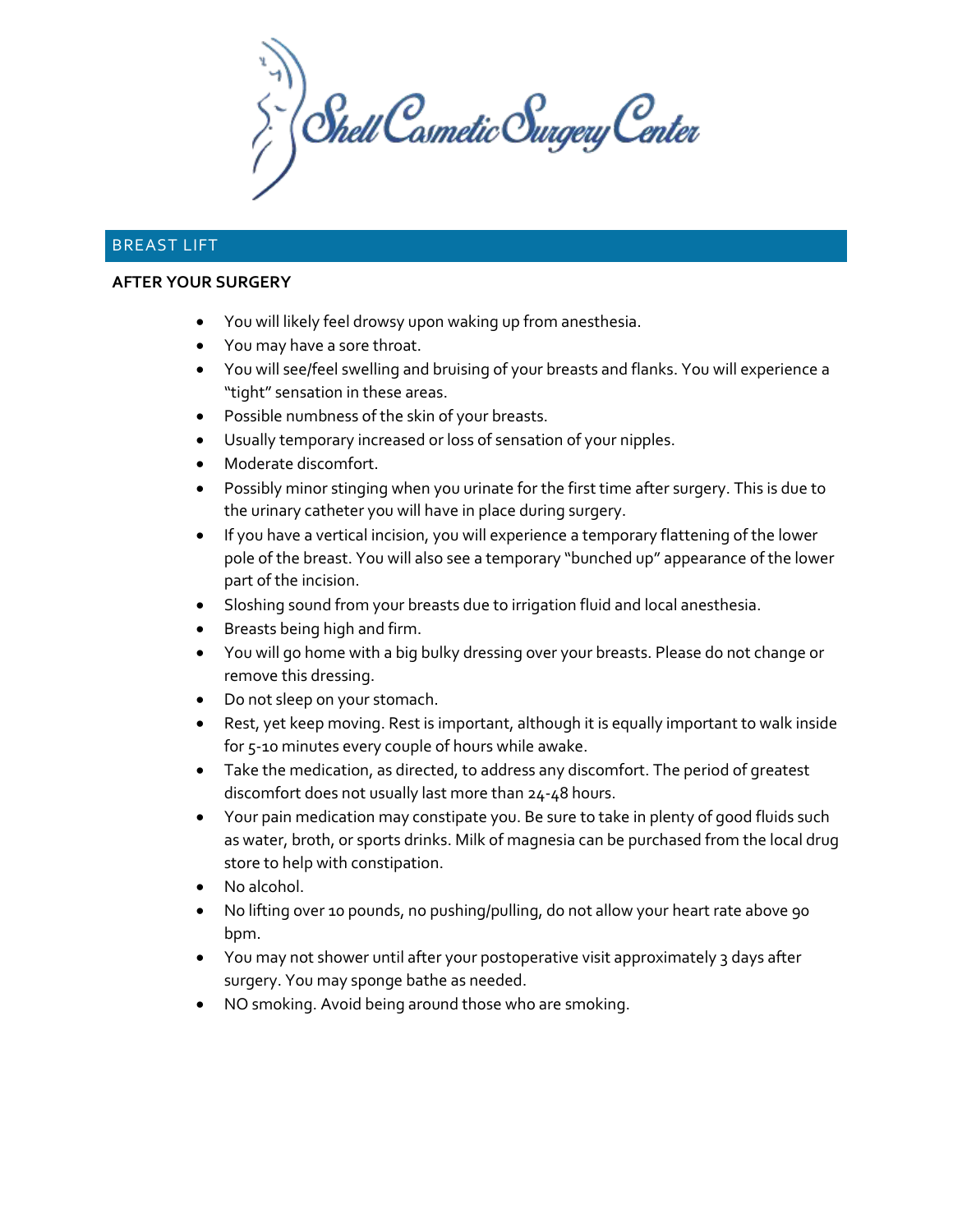#### **CALL THE OFFICE IF EXPERIENCING**

- Pain not controlled by the prescribed medication.
- Excessive or sudden swelling on one side.
- Temperature higher than 101 degrees F.
- Severe nausea and vomiting.
- Pain in calf, knee, groin, or shortness of breath.
- Continuous dizziness or unusual behavior.

## **2 TO 7 DAYS FOLLOWING SURGERY**

- During this time, you can expect to slowly progress day by day.
- Take 10 deep breaths per hour while awake. This will enhance your oxygenation and help expand your lungs.
- Please be sure to speak with Dr. Shell before you begin to drive or return to work or a regular routine at home.
- Continue a well-balanced diet with adequate hydration.
- Advice exposure to sun and heat.
- Continue to take prescribed pain medications as needed.
- Begin to transition from prescribed pain medication to over the counter alternative. Dr. Shell and staff can guide you through this as needed.
- Do not sleep on your stomach.
- Avoid exercise other than walking. Leisurely daily walks will help you feel better and prevent blood clots.
- Make sure to get up and move for about 10-15 of every 60 minutes while awake.
- NO smoking. Avoid being around those who are smoking.
- There will be small pieces of tape over the incisions, eliminating the need for any wound care.
- Wash daily with Dial liquid antibacterial soap and pat dry with a clean cloth.
- You may begin to wear a soft bra with no underwire if desired.

### **1 TO 4 WEEKS FOLLOWING SURGERY**

- Healing is a gradual process. It is normal to feel discouraged while waiting for swelling, bruising, discomfort, and numbness to diminish. Extra rest, a nutritious diet, and avoidance of stress are important aids to recovery. Once cleared by Dr. Shell, you may take Aspirin, Advil, Aleve, etc. at this time.
- Wash incision with Dial antibacterial soap and pat dry with clean cloth.
- The small strips of tape covering your incision will fall off 2-3 weeks after surgery.
- Continue to wear a garment of your choice with no underwire.
- Once cleared by Dr. Shell, you may ease back into your workout routine.
- Continue to avoid sun exposure and heat. Use sunscreen on incision as it may tend to hyper pigment.